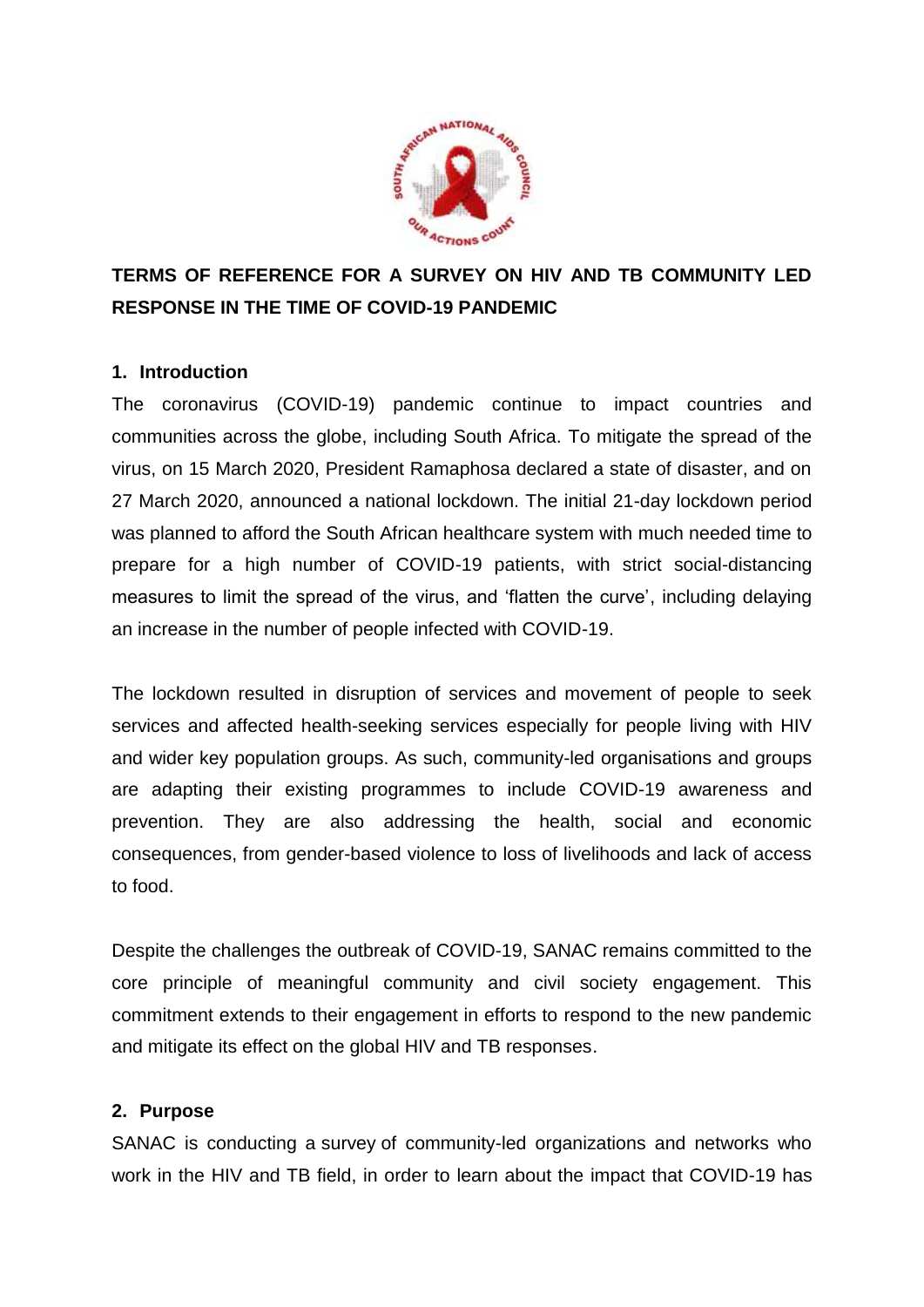had on their existing HIV and TB work and services, as well as the new efforts they have been undertaking in response to the COVID-19 pandemic. The findings of the report will inform SANAC on the critical role and impact of HIV community-led responses as well as the current challenges and opportunities they face due to COVID-19.

#### **3. Objectives**

The objective of the survey is to determine the HIV, TB and STIs service delivery<sup>1</sup> disruptions encountered by community led and community based organisations in the context of COVID-19, including eliciting advocacy measures in place.

## **4. Deliverables**

**.** 

The expected deliverables for the service provider are as follows;

- a) **Inception report** prior to initiating the study, to be submitted electronically in English and detailing the below. The report is to be discussed with SANAC and partners, adjusted as needed and to be approved by SANAC
- b) **Methodology approach** (sampling framework, data collection strategy and methodologies, tools, criteria etc.).
- c) **Work plan** for the survey including data collection processes as well as a quality assurance plan for the survey process and deliverable.
- d) **Draft baseline report** after data collection, detailing the below:
	- i. Summarising the methodology of the survey and specifying any limitations / complications and changes to the initial design.
	- ii. Collect and analyse the data.
	- iii. Recommendations for policy change.
	- iv. Proposed indicators and monitoring methods for measuring impact and sustainability of interventions, collect, and analyse baseline data related to this.
	- v. Conclusions and recommendations to enhance the project success.

 $<sup>1</sup>$  Service delivery for this survey is defined broadly, for example, services could include health education; outreach; ART</sup> delivery; supplying masks, soap and sanitizers; peer support for ART adherence; nutrition support; financial support; counselling, testing, and prevention services; support for harm reduction, including commodities and medications; psychosocial support; paralegal support; community-led monitoring; advocacy to protect and expand the space for communities to provide these services; and more.